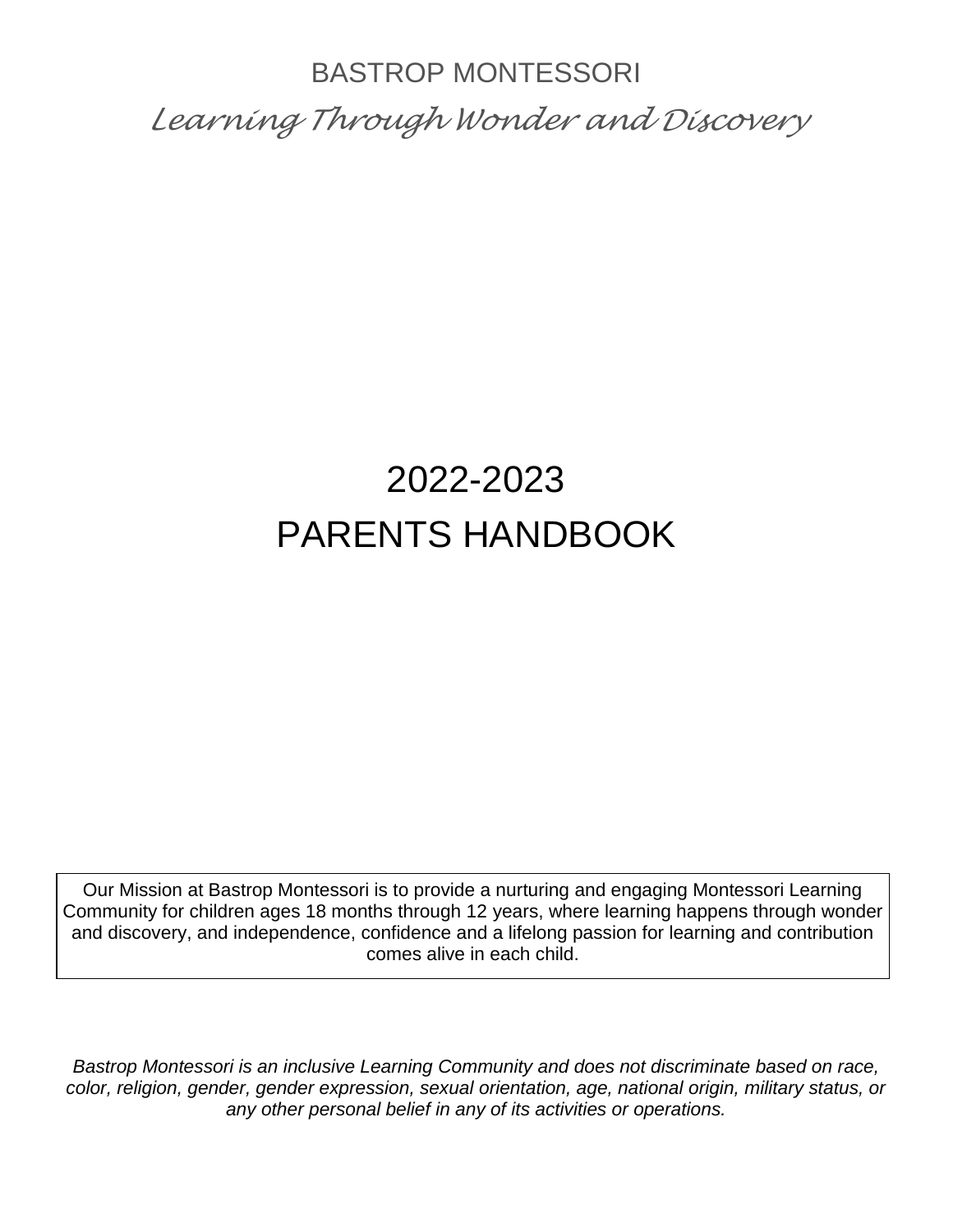#### **MONTESSORI PHILOSOPHY**

In today's rapidly changing world it is more important than ever that young people retain their natural sense of curiosity, ingenuity, and their compassion for others! With each passing year we are seeing innovations in how and where people work, with an incredible upsurge of entrepreneurism, and more work communities valuing creative "outside the box" thinking. The philosophy and educational approach that Dr. Maria Montessori developed over 100 years ago provides a learning environment that encourages children to care for one another and their environment, to explore, think for themselves, collaborate, and think creatively. A Montessori education is education for the whole child, encompassing not only academics, but world cultures, social emotional learning, conflict resolution, care of the environment, arts, music, and creativity, and will prepare your child to thrive in a future that we cannot yet imagine. Montessori is an investment not only in your child's life, but in the future of humanity itself.

Before you proceed with enrolling your child into Bastrop Montessori, it's important that you, your child's most important advocate and teacher, understand some of the basic aspects of the Montessori Method, and feel that the values and principles of your family and Bastrop Montessori are aligned.

The term "Montessori" implies both a philosophy and a method of education, based on the extensive research of Dr. Maria Montessori – an Italian physician and educator. The Montessori method is based on the belief that children naturally want to learn, to get along with others and to be contributing members of their communities. At its heart, the Montessori method emphasizes independence, freedom within limits, and a respect for the individual.

The experience and training of a Montessori Guide (teacher) is integral to the Montessori method. The Montessori Guide is specially trained to observe each child and to design lessons based on that child's natural curiosity and love of learning. Throughout the school day, Guides use both concrete teaching materials and a well-defined, innovative curriculum tailored to each child, and will demonstrate a wide array of sequential activities through individual and small group instruction. Classrooms are organized to be easily used by the children, requiring little to no help from the Guide or Assistant, and are thoughtfully arranged to offer an inviting space for activity that is focused and calm. Learning materials are displayed on shelves that are accessible to the children to foster independence as the students go about their daily work. There are spaces in the classroom that allow for group activity as well as areas where children can work alone, and well-defined spaces for each part of the curriculum; Sensorial, Practical Life, Language Arts, Math, World Cultures, Art and Music, featuring shelves or display tables with a variety of inviting materials from which students can choose. Materials are beautiful and often fragile; thus, the children learn to appreciate, respect and care for precious things.

Thank you so much for considering Bastrop Montessori for your child, we look forward to your family joining our community and to many years of growing and learning together!

### *Cheryl Kruckeberg, Director*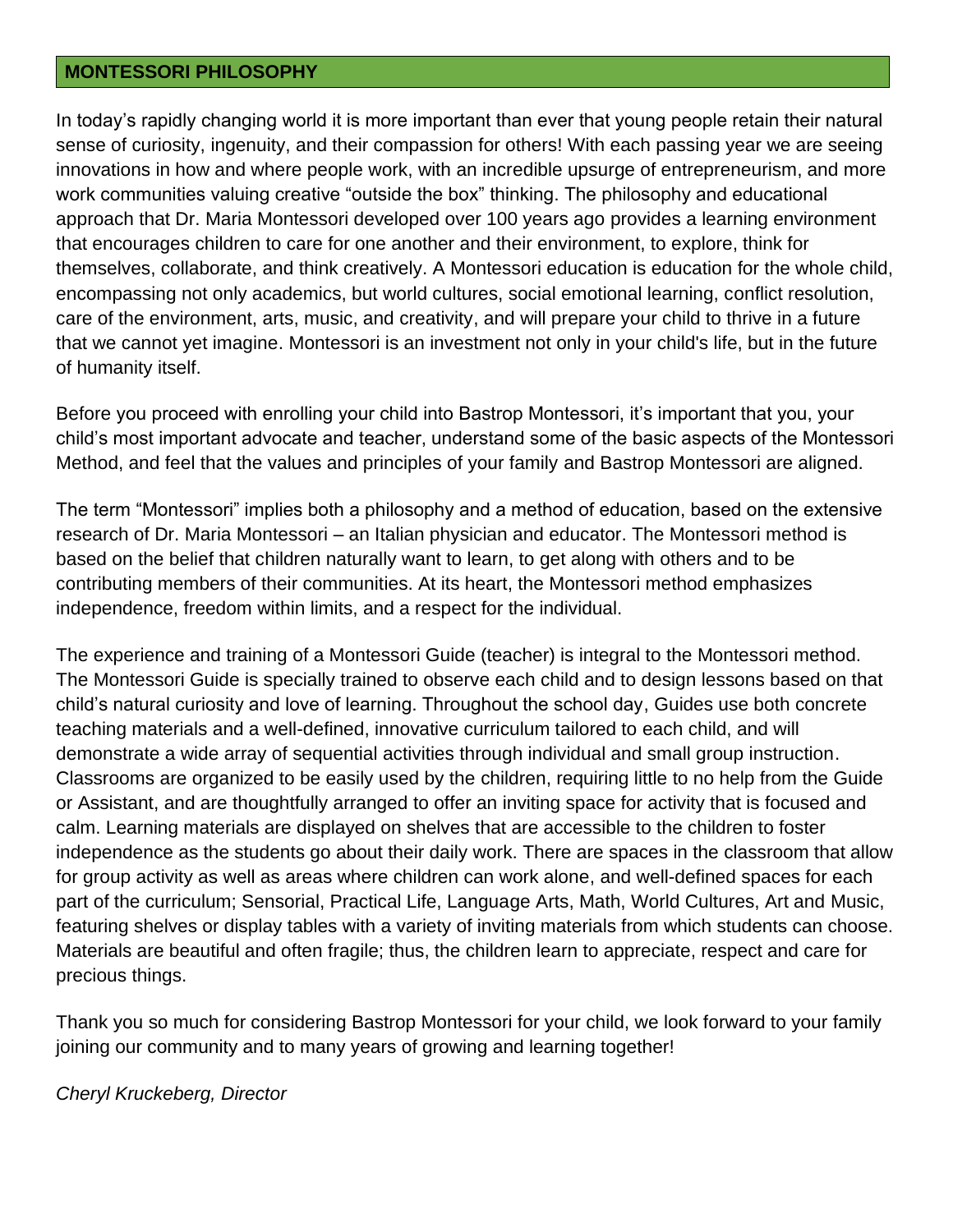#### **MONTESSORI CURRICULUM**

**TODDLER CLASS, AGES 18 - 36 MONTHS:** A Montessori classroom for toddlers safely supports your child's drive to do things alone, developing confidence and a sense of competence. The environment is language-rich, with adults using proper nomenclature rather than baby talk so that the children are exposed to and develop a broad vocabulary. Adults also support toddlers in communicating with each other. In this learning environment, children work independently, observe others, explore freely, and express their curiosity and creativity. A self-care area fosters toilet awareness and independence in maintaining personal hygiene (such as learning how to wipe one's nose and wash hands independently). There is also an area for gross motor activities to help children coordinate their movements, and low tables that enable them to help prepare, serve, eat, and clean up their snacks and meals.

## **PRIMARY CLASS, AGES 3 - 6 YEARS:** The Early Childhood level, for children ages 2  $\frac{1}{2}$  – 6,

encourages preschoolers to explore and discover, to collaborate with classmates, and to take ownership of their education. The Montessori Method encourages self-directed learning that promotes self-confidence, independent thought and action, and critical thinking, while fostering socialemotional and intellectual growth. Education for peace is a foundational component of Montessori education at all levels. At the Early Childhood level, the teaching of peace, social justice, and global citizenship is based on fostering respect for all people and living things, and helping children learn the tools for peaceful conflict resolution.

Following is a brief description of the learning areas in a Montessori Primary Classroom: SENSORIAL: The Sensorial Materials in the classroom help to educate the child's five senses. Through exploring the materials, the children become aware of details and learn to distinguish, categorize, and relate new information to what they already know. Each of the Sensorial Materials isolates one defining quality such as color, weight, shape, texture, size, sound, smell, etc. The materials emphasize this one quality and minimize the other differences. Dr. Montessori believed this process to be the beginning of conscious knowledge which is brought about by the impressions given by the senses.

PRACTICAL LIFE: Young children are fascinated by tasks which an adult considers ordinary, such as washing dishes, pouring water, sweeping, folding laundry. Mastering such basic everyday tasks excites the children, as it allows them to imitate adults. Imitation is one of a child's strongest urges during the early years! In this area of the classroom children perfect their coordination and can become absorbed in activities such as pouring or scooping from one container to another. They gradually lengthen their span of concentration with various other exercises and learn to pay attention to details as they follow a regular sequence of actions. Finally, they learn good working habits as they finish each task and put away all the materials before beginning another activity. Social Skills, Grace and Courtesy are a very important part of Practical Life. Basic manners are reinforced, i.e. "thank you, hello, excuse me, may I...?" Children practice sitting at a table correctly, setting a table, returning their work to the shelf once they are finished, cleaning up after themselves and other daily tasks. LANGUAGE ARTS: The Montessori language curriculum follows the natural development of language in the child. Around 3 years old, children become interested in hearing letter sounds in words and learning which written symbols correspond to the sounds. Children learn letters by their phonetic sounds before learning the alphabet, which facilitates beginning spelling and reading. Once they have mastered several sounds, they will start putting them together to form words. There is a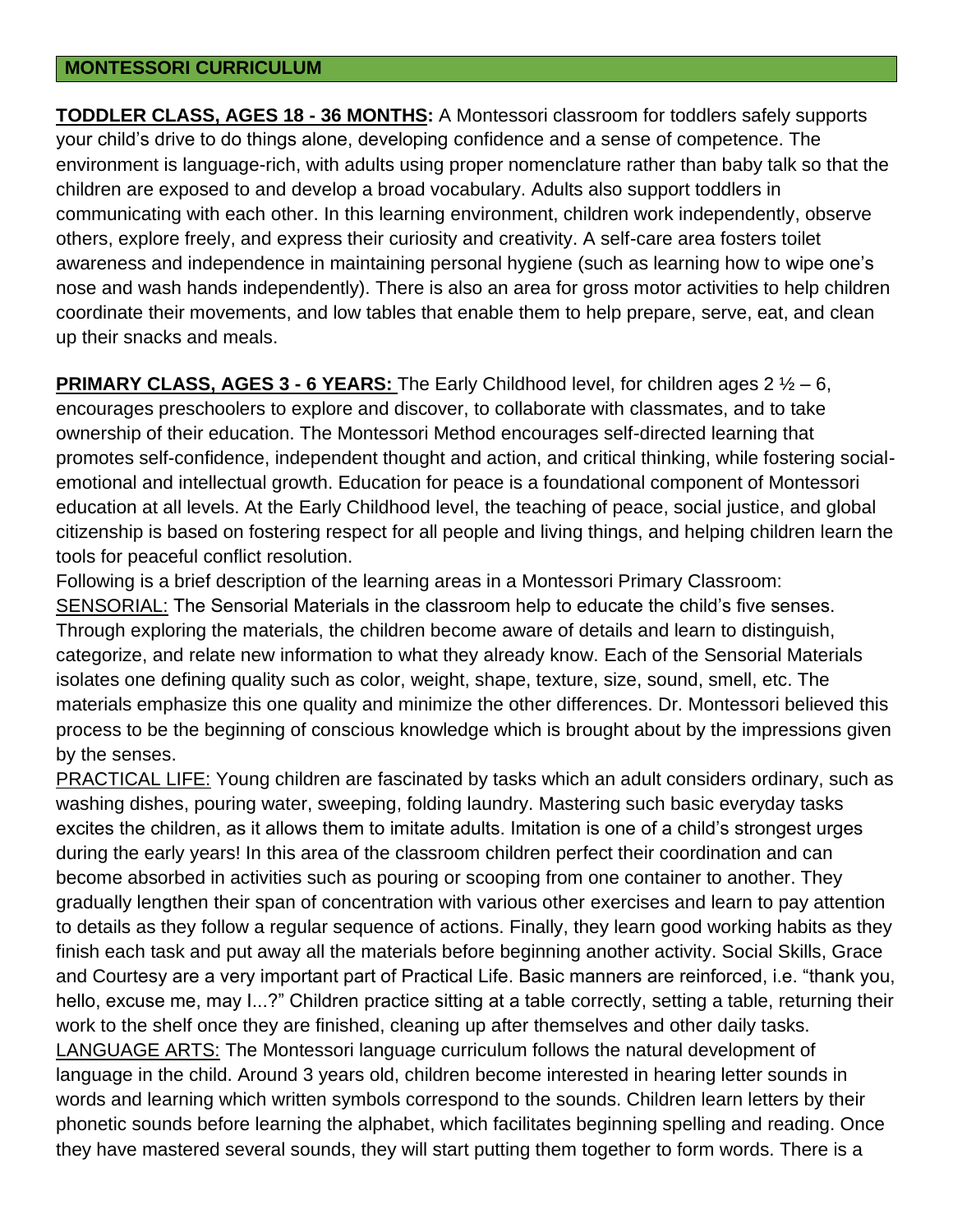rich array of materials to support each step of the reading, spelling, and writing process. Activities in all areas of the classroom aim to strengthen children's fine motor muscles to facilitate writing. CULTURAL STUDIES: The Montessori classroom includes many maps, flags, art photographs and items from around the world. The beauty of these different items draws the children to them for hours of further exploration! The study of different cultures also helps to raise the consciousness about other people and to gain an understanding and respect for all people in the world. The children will also explore and learn about common land formations such as rivers, seas, islands, mountains, peninsulas and more.

MATHEMATICS: Children develop a love and understanding for mathematics in their early years by working with concrete mathematical materials. Through personal exploration of the many math manipulatives children develop an understanding of such concepts as quantity, "even and odd" numbers, skip counting, adding, subtracting, multiplication and division, and so on.

SCIENCE: Children are fascinated by the real world around them, i.e., worms, butterflies, beautiful flowers, birds and the list goes on...The science materials in the classroom present certain aspects of this world in such a way that the child can observe and experiment what they have learned. Puzzles showing different parts of the tree, flower, horse, fish, and frog are all examples of these materials. A garden where children plant seeds and grow vegetables, flowers and fruit give children hands-on experiences. The focus of science is that the child learns how to be a scientist by asking questions, observing, classifying, recording results; they are objective, organized and able to perform tasks in a predetermined order.

**ELEMENTARY CLASSROOM, AGES 6-12 YEARS:** What sets Montessori apart in the Elementary years—ages 6 – 12—is the individually paced curriculum that challenges children academically and safeguards their well-being and sense of self. Engaging as contributing members of a respectful community, they learn to question, think critically, and take responsibility for their own learning—skills that will support them in later education and in life. As at all Montessori levels, the Elementary program is based on the belief that children learn best through movement and work with their hands, and provides cognitive, social, and emotional support to help them reach their full potential. This includes addressing their needs as they enter a new period of development characterized by:

- A transition from concrete to abstract thinking
- Growing interest in socialization
- Thinking and memory that is enhanced by creativity and imagination
- An interest in fairness, social justice, and compassion

Multi-age groupings of children ages  $6 - 9$  and  $9 - 12$  (or  $6 - 12$ ) provide a heterogeneous mix in which children can collaborate and socialize. These inter-age relationships strengthen the entire community. Older children are seen as role models within the community. They support the growth and development of younger children through socialization, assisting with new work, or teaching skills they have mastered themselves. They can also work with younger students in areas of the curriculum in which they themselves may need more practice, without stigma. Younger children follow the example set by the older students and have peers to work with in areas of the curriculum in which they may be more advanced. This multi-age community provides opportunities for all individuals to learn from each other, at times leading, sharing, or serving as role models. It also develops an appreciation of differences. Within this supportive, inclusive community, children work through the curriculum at their own pace, accelerating during some tasks or taking additional time with others.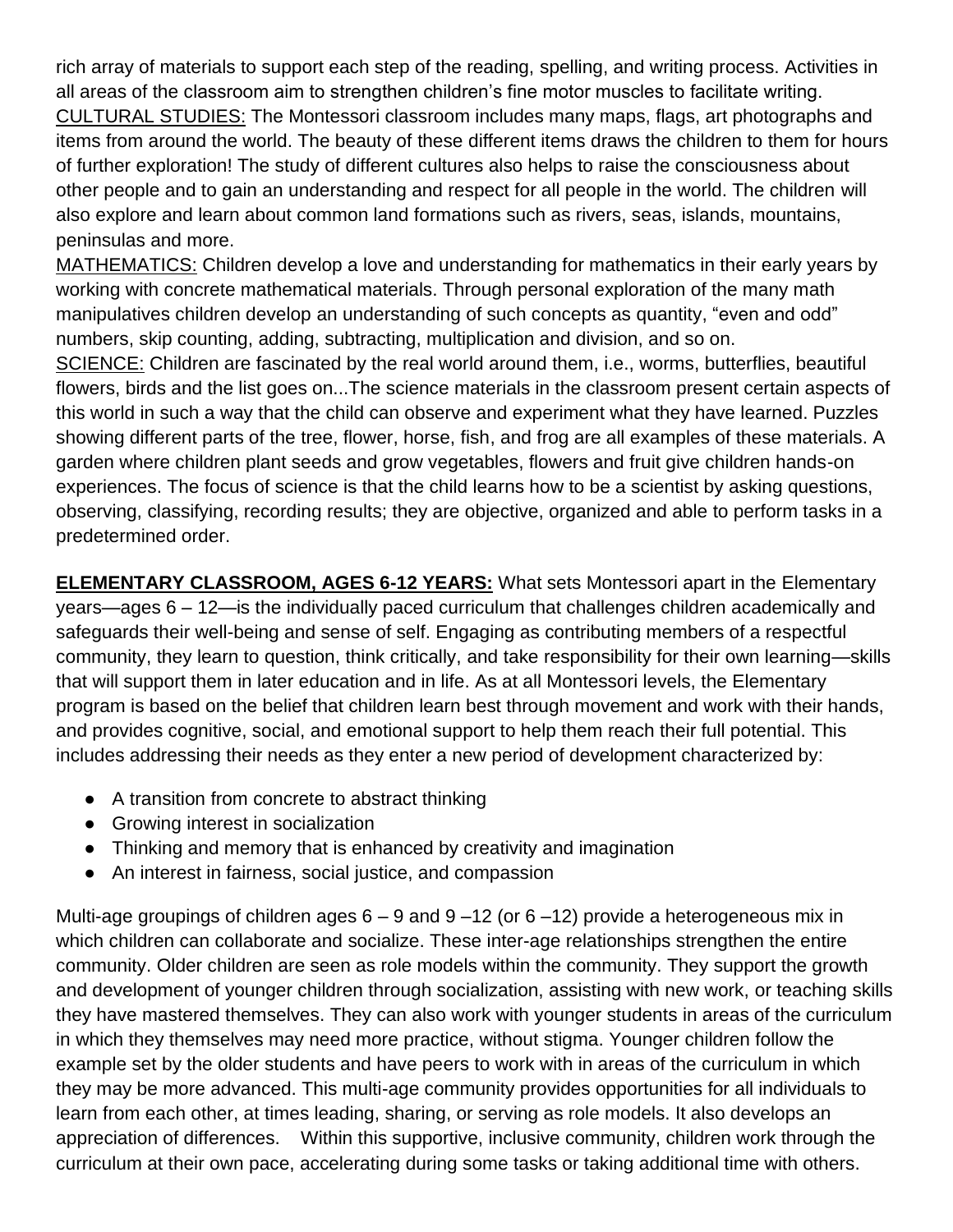# **FLOW OF THE DAY**

## Subject to changes to accommodate the needs of the children and the natural rhythm of the day.

Т

Г

| <b>TODDLER CLASS</b>                                                                                                                                                              | <b>PRIMARY AND LOWER ELEMENTARY</b>                                                                                                                                                                                                           |
|-----------------------------------------------------------------------------------------------------------------------------------------------------------------------------------|-----------------------------------------------------------------------------------------------------------------------------------------------------------------------------------------------------------------------------------------------|
|                                                                                                                                                                                   | <b>CLASSES</b>                                                                                                                                                                                                                                |
| 8:00 - 9:00  Arrival: Supervised free play. Due<br>to COVID precautions and parking limitations,<br>arrival times may need to be staggered.                                       | 8:00 - 8:45  Arrival: Supervised free play. Due<br>to COVID precautions and parking limitations,<br>Arrival times may need to be staggered.                                                                                                   |
| 9:00 - 9:30   Supervised free play, usually                                                                                                                                       |                                                                                                                                                                                                                                               |
| outside.                                                                                                                                                                          | 8:45 - 9:15  Supervised free play, usually<br>outside.                                                                                                                                                                                        |
| 9:30 - 11:30   Morning Learning Period: The                                                                                                                                       |                                                                                                                                                                                                                                               |
| children will have both individual and group<br>lessons as well as choosing their own work. This<br>morning learning period will include a morning<br>snack, song and story time. | 9:30 - 12:30   Morning Learning Period: The<br>children will have both individual and group<br>lessons as well as choosing their own work. This<br>morning learning period will include a large<br>group time, morning snack, and story time. |
| 11:30 -12:00 Wash Hands & Eat Lunch                                                                                                                                               |                                                                                                                                                                                                                                               |
|                                                                                                                                                                                   | 12:30 -1:00  Wash Hands & Eat Lunch                                                                                                                                                                                                           |
| 12:00 - 12:30   Diapers, potty and                                                                                                                                                |                                                                                                                                                                                                                                               |
| handwashing                                                                                                                                                                       | 1:00 - 3:00  Naptime (children who consistently                                                                                                                                                                                               |
| 12:30 - 2:30   Naptime                                                                                                                                                            | do not need to nap will be asked to rest quietly<br>until everyone is settled, and then may get up<br>and do some independent work).                                                                                                          |
| 2:30-3:00   Diapers, potty, wash Hands,                                                                                                                                           |                                                                                                                                                                                                                                               |
| snack time                                                                                                                                                                        | 3:00-3:30   Wash Hands, Eat Snack                                                                                                                                                                                                             |
| 3:00 - 4:00   Playtime, usually outside                                                                                                                                           | 3:30 - 4:00   Playtime, usually outside                                                                                                                                                                                                       |
| 3:45 - 4:00   DISMISSAL                                                                                                                                                           | 3:45 - 4:00   DISMISSAL                                                                                                                                                                                                                       |

**NOTE: Morning free play is NOT an extended arrival time! It is a critical part of the children's social learning and development. Please organize your morning routine to assure that you will consistently arrive to school by 9 am**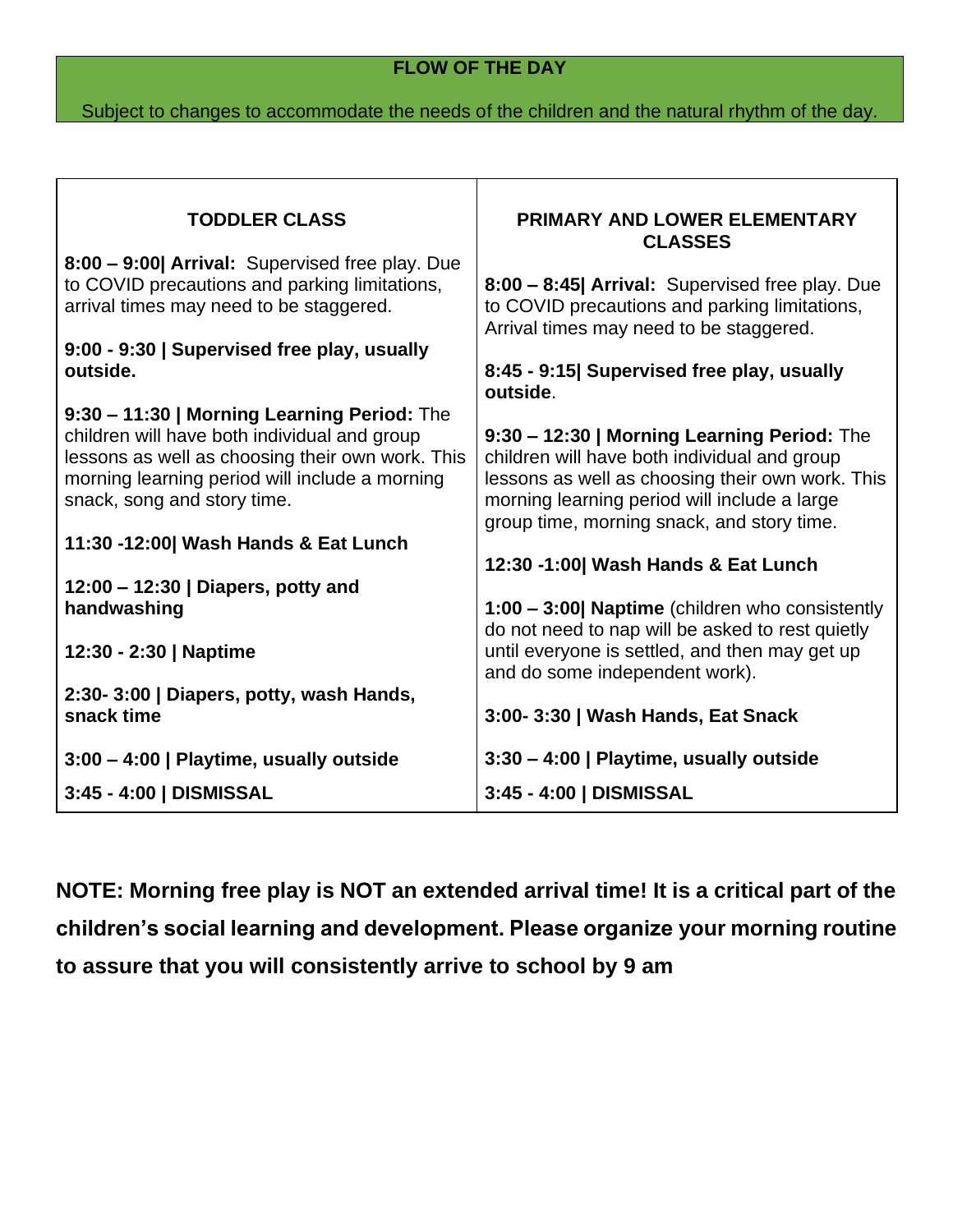## **DAYS AND HOURS OF SCHOOL OPERATION**

Bastrop Montessori is open, 8 am – 4 pm, Monday – Friday, September through May, and (mostly) follows the BISD holiday breaks, staff and student breaks, staff development days, weather closings, and delayed starts, but not make-up days

The full school calendar is included in the Application and Enrollment Packet.

# **ARRIVAL AND DEPARTURE**

AUTHORIZED PICK-UP PERSONS: Children will ONLY be released to the authorized persons on your Application for Enrollment. If someone not listed is expected to pick up your child, we MUST have that in writing (including email or text) from the parents.

SIGNING IN & OUT: It is the parent or authorized guardians' responsibility to sign children in and out on the designated form EVERY TIME, and PLEASE let us know that you are dropping them off/picking them up as well. Per DFPS standards, logs are kept as an official attendance record. DAILY ROUTINE OF DROP OFF AND PICK UP**:** Transitions can be difficult for children, and some of the biggest transitions of the school-day are pick-up and drop-off, and we want to work with you to make these times as calm and consistent as possible. We ask your help in establishing a brief, but not rushed, consistent drop-off routine. Please let us know if you need our help! PARKING: Parking recommendations at our new location (875 Hwy 71) will be determined and posted as we spend time on the new campus and decide on what system will work best.

## **ATTENDANCE**

REGULAR ATTENDANCE: Regular attendance and timely arrival is SO important to your child! It helps them connect with the school environment and to develop a sense of belonging and community, and it is critical to your child's success that they attend school consistently and arrive in a timely manner. If this proves to be unworkable for your family, we'll ask for a meeting to determine how we can support you or if our schedule works for your family. Of course, if your child is not feeling well, it is in everyone's best interest if he or she does not attend school, and if something comes up to delay your arrival from time to time, or your child will be missing a day of school please let us know – we rest easier knowing that, overall, everything is ok in your family!

## **SCHOOL POLICIES**

DIVERSITY & INCLUSION: Bastrop Montessori is an inclusive Learning Community and does not discriminate based on race, color, religion, gender, gender expression, age, national origin, sexual orientation, military status, or any other personal belief in any of its activities or operations. HARASSMENT: Bastrop Montessori is committed to maintaining an emotionally and physically safe learning environment. We do not tolerate discrimination, bullying or harassment of any kind.This includes, but is not limited to, unwanted touching, disrespectful language about a person's abilities, race, ethnicity, religion, sexual orientation. Should anyone experience or become aware of harassment or bullying at Bastrop Montessori please report it to the Director immediately. All reports will remain confidential and addressed on a case-by-case basis. Repercussions for bullying or harassment may include suspension or expulsion.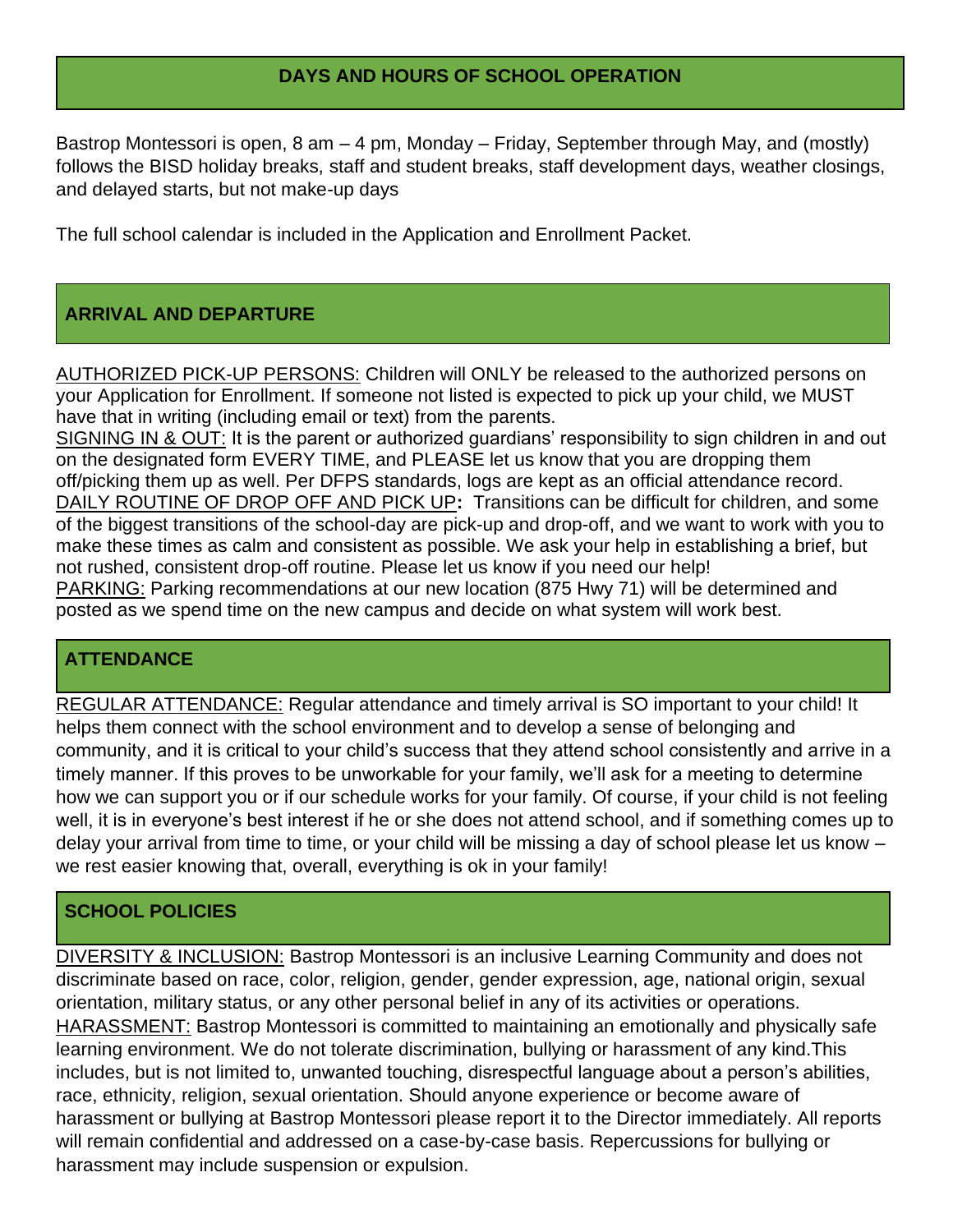NEGLECT & ABUSE: Bastrop Montessori Staff are required by law to report suspected child abuse or neglect.

GANG FREE ZONE: As per the Texas Penal Code, any area within 1000 feet of a childcare center is a gang free zone. Bastrop Montessori will not allow any aggressive or suspicious persons, or any person who has no direct business with the school to enter the school's premises. Through most of the school day at least two teachers are always on duty: in the event that a suspicious or aggressive person enters the property, one teacher will encounter the person and attempt to de-escalate the situation and call 911 if appropriate, while another teacher gathers the children into a safe location. TOBACCO, ALCHOHOL, AND DRUG FREE ZONE:Bastrop Montessori prohibits the use or consumption of tobacco products, alcohol, and drugs while children are in care, nor shall anyone be under the influence of drugs or alcohol while on school grounds. Bastrop Montessori will take immediate action of removing any person who violates this policy.

REVIEW OF SCHOOL POLICIES: Parents will be notified of any revisions to the school policies via email and through the school bulletin board. Parents may request a meeting with the Director to review and discuss school policies at any time. Please schedule a meeting via [info@BastropMontessori.com](mailto:info@BastropMontessori.com)

# **EMERGENCY POLICIES AND PROCEDURES**

Safety is our highest concern. Parents will be notified via telephone, email and/or text messages if immediate pick-up of their child is required due to an emergency.

EMERGENCY DRILLS**:** In order to respond appropriately and quickly in emergencies all Bastrop Montessori teachers and staff have current first aid and CPR training, and are well-practiced in emergency procedures, such as fire drills and inclement weather exercises.

MEDICAL EMERGENCIES: If a child becomes ill at school parents will be notified by phone, and the child kept under adult supervision until the parent/s, or a person designated by the parent/s, or emergency services personnel takes responsibility for the child. If a child requires immediate medical aid, Bastrop Montessori teachers will contact 911 and apply first aid as needed, and the child's parent/s will be notified by phone. Bastrop Montessori will notify DFPS of reportable incidents using the standard Incident Report form.

EMERGENCY EVACUATION PLAN: If, for any reason, Bastrop Montessori must evacuate the building and campus, the Staff will walk with the children to the off-campus shelter located at **XXXXXXXXXXXXXXX**. Staff shall have contact information for the parents and will notify parents of any departure from campus at the first opportunity.

# **NOTE: A specific location will be announced before school opens at our new location, 875 Hwy 71, Bastrop, Texas.**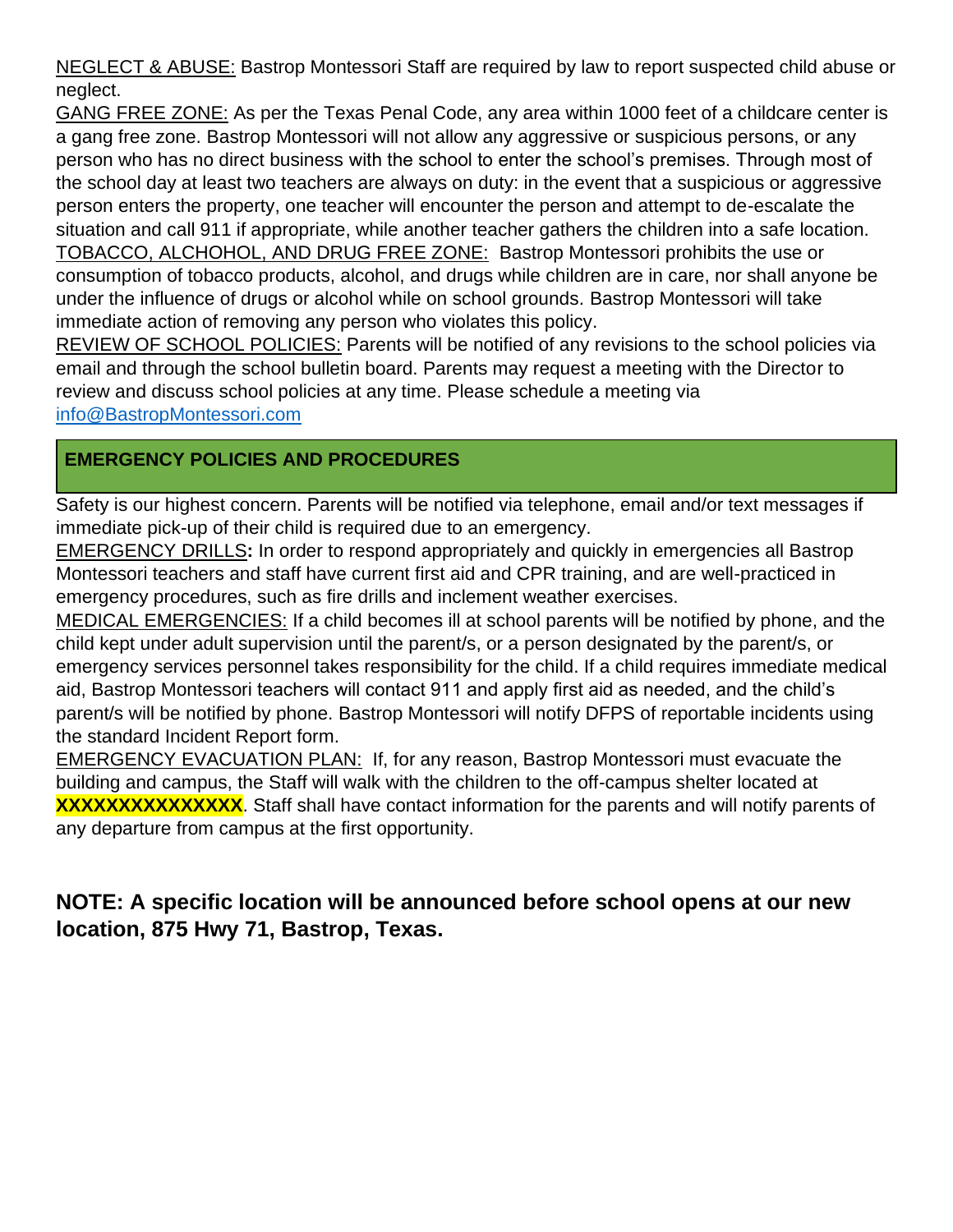## **BASTROP MONTESSORI HIGHLY RECOMMENDS VACCINATION AGAINST COVID19**

# **BASTROP MONTESSORI IS REQUIRED TO REPORT OUTBREAKS OF COVID TO OUR LOCAL HEALTH DEPARTMENT, AND TO FOLLOW THEIR RECOMMENDATIONS PER TEMPORARY CLOSURE.**

## **ADDITIONALLY, WE WILL FOLLOW OUR OWN JUDGEMENT TO PROTECT THE SCHOOL COMMUNITY FROM COVID.**

# **PARENTS ARE EXPECTED TO REPORT ANY INCIDENTS OF COVID19 OUTBREAK IN YOUR FAMILY'S IMMEDIATE COMMUNITY, INCLUDING HOUSEHOLD MEMBERS, WORK COLLEAGUES, SPORTS TEAMS, CHURCH GROUPS, ETC.**

## **FAILURE TO REPORT COULD RESULT IN YOUR CHILD'S EXPULSION FROM SCHOOL**

- Arrival and Dismissal will be from outside.
- Staff and Children's temperatures will be taken every morning, and no one with a temperature of 99.9 or higher will be allowed to remain on campus.
- Parents will not be allowed in the building unless necessary.
- Children and staff will wash hands often and well.
- Classrooms will be cleaned and disinfected daily
- Fresh air will be circulating through the school regularly.
- Classrooms are arranged to allow plenty of room between work areas, and all children aged 3 and up will be wearing masks indoors (except for nap-time).
- Napping children will be arranged head to toe, and with as much distance between them as is possible.
- Weather permitting, the children will have lunch outside.
- Children will have their own individual supplies box with pencils, colors, etc. so that they aren't sharing.
- Staff and Children in the Primary and Lower Elementary Classes will wear masks inside.
- Following illness, children will not be allowed back to school until they are at least 24 hours fever free, with no medications.
- Children in the Toddler Class will NOT be wearing masks.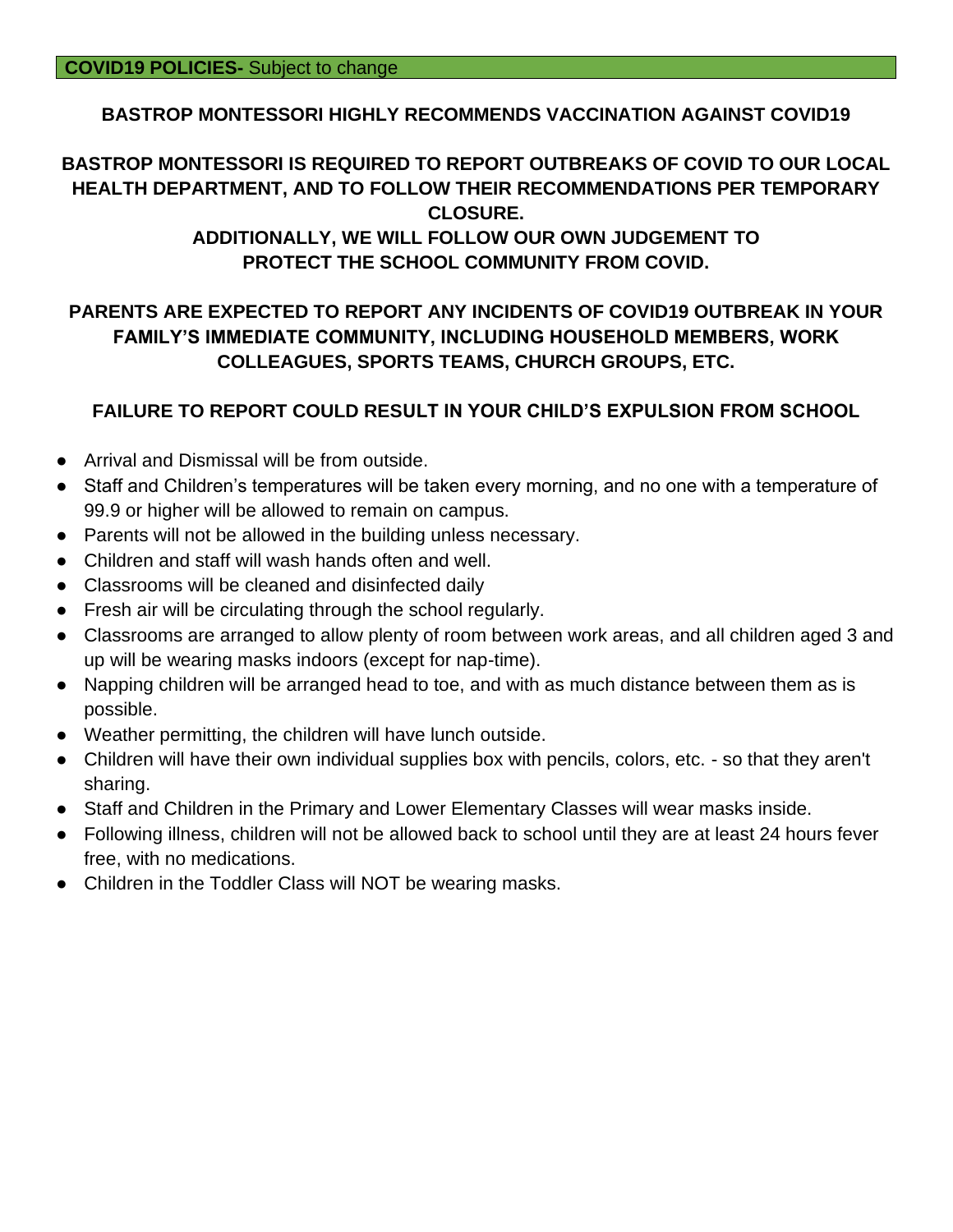# **HEALTH AND WELLBEING**

It is our goal to keep our precious community safe and healthy!

FOOD AND NUTRITION: Parents are responsible for providing food and drink for their children's snacks and lunchtime meal. Children will not be allowed to share their food with others. While Bastrop Montessori is not responsible for the dietary needs of the students, the school does promote healthy snacks and lunches for all students. Our staff encourages children to finish all their lunch, especially the protein and vegetable portions, but do not dictate what they must eat. We ask that parents:

- provide a variety of options, including items from each food group, such as cheese, fresh fruit, non-sugary yogurt, whole-grain crackers, veggies, cold cuts, legumes, and raisins (leftovers from dinners make for a tasty addition to lunch).
- do not pack: yogurt tubes, juice boxes, Nutella, sweets, candy, cookies, lunchables, or processed fruit snacks. Most processed foods contain a lot of sugar. Please read labels and do your best to steer away from the added sugars.
- pay attention to the unfinished food that comes home in the lunchbox each day and discuss with your child what s/he does and does not like to eat while at school.
- If your child resists healthy choices, please discuss with Bastrop Montessori staff.
- provide a water bottle for your child to use while at school, and
- notify your child's teachers regarding allergies and sensitivities (e.g., milk, eggs, wheat, etc.)

BREAKFAST: We respectfully ask that you refrain from feeding your children sugary breakfasts, such as pancakes, waffles, donuts, and the like on school days, and focus more on protein rich foods like eggs, nut butters, breakfast tacos, etc., that will help to sustain a steady level of energy, emotional stability, and mental focus.

ALLERGY AWARENESS: Bastrop Montessori is vigilant in maintaining a safe and healthy environment for all children. In case of a child who may suffer from life-threatening nut allergies, we will notify the community to be proactive and not to send nuts in the children's lunches. Otherwise, children may bring nuts for snack or lunch.

HANDWASHING: Research has shown the single most effective practice that prevents the spread of germs is good handwashing practices. Hand washing is not only required by the Texas Department of Health, but also an important part of the self-help component of Montessori's Practical Life curriculum. At school, children are taught to wet their hands first, then turn off the water, get soap and rub hands together being sure to get all parts of the hands and between the fingers, then turn the water back on to rinse.

WELLNESS CHECK: All students should have a current "Wellness Check" from their physician on file. Most doctor's offices have their own version of this on hand.

ILLNESS: Exclusion of a Child in Case of Illness Bastrop Montessori follows the GUIDELINES RECOMMENDED BY THE TEXAS DEPARTMENT OF HEALTH. Children should stay at home if:

- Anyone in the household is Covid Positive, or if the child has [Covid Symptoms](https://www.cdc.gov/coronavirus/2019-ncov/symptoms-testing/symptoms.html)
- Temperature of 99.9 degrees or higher.
- Conjunctivitis, commonly referred to as "pink eye," is highly contagious. The eye is generally red with tearing or thick yellow discharge. The eye may or may not be slightly painful. Your child can return to school with your doctor's note/instructions.
- Rashes that you cannot identify and that have not been diagnosed by a physician.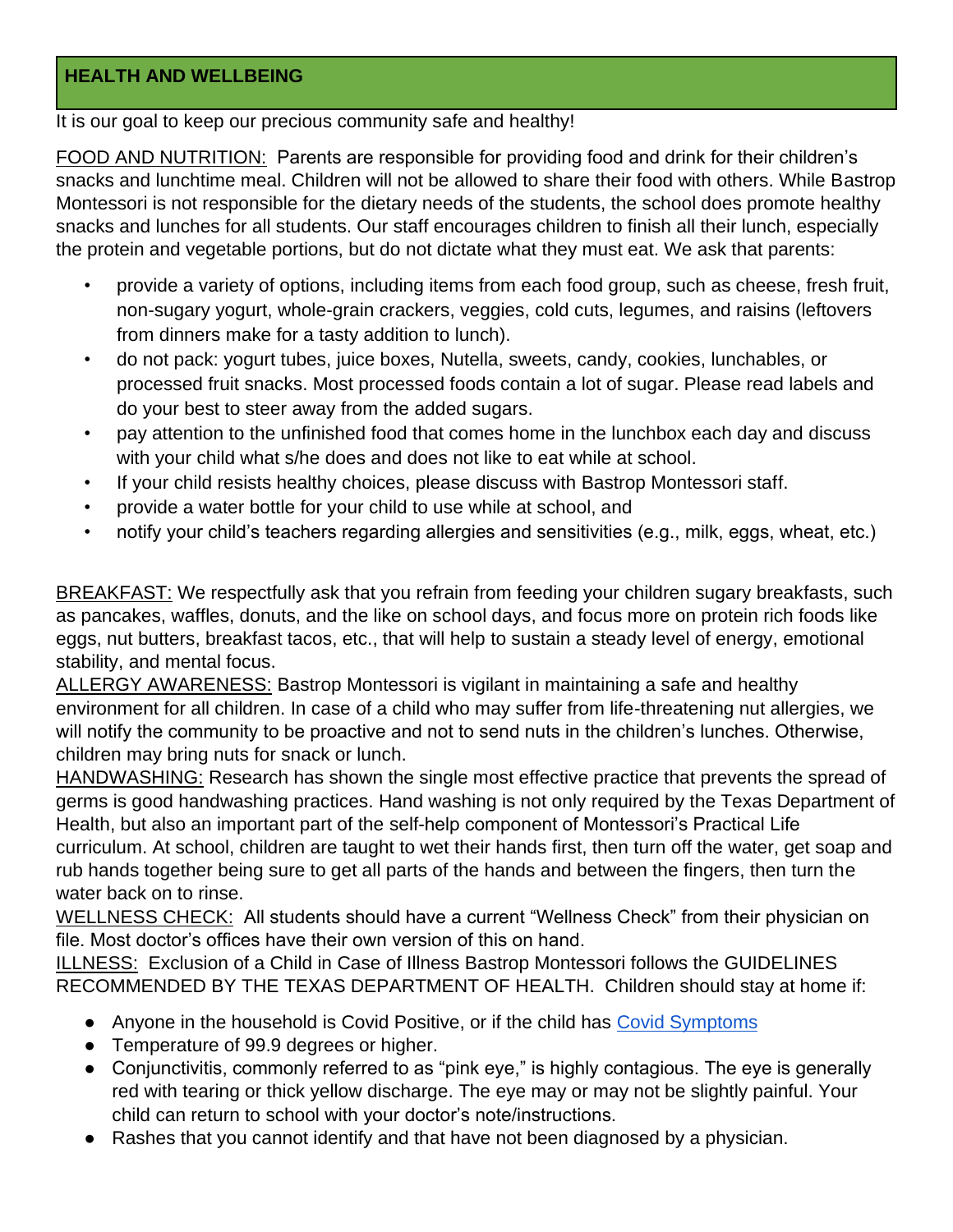- Impetigo, which shows up as red pimples that eventually form blisters that break open and secrete a contagious pus or liquid. Another symptom is a cut or sore that does not heal properly. Your child may return to school with your doctor's written note and only when all the crusts are well formed.
- A cold with fever, dry, painful cough, and/or symptoms that prevent the child from enjoying full activity.
- Ear and throat infections diagnosed by a doctor who prescribes antibiotics. The child should not be brought to school until s/he has taken medication for at least 24 hours.
- Diarrhea (watery bowel movements that are much more frequent than usual)
- Unusual paleness, irritability, tiredness, or lack of interest, which could indicate illness without more obvious accompanying symptoms
- Nasal mucus that is not clear (a sign of an infection) unless on medication (see above)
- Head lice any child who comes to school with lice or eggs (nits) will be asked to leave and permitted to return only upon washing with medicated shampoo and after all nits have been combed out of the child's scalp and hair. The teachers will inform the parent upon the child's return to school if further treatment or combing is needed.
- Contagious diseases such as measles, chicken pox, mumps, rosella, or other viral or bacterial infections. Your doctor is required to report contagious diseases to the Austin/Travis County Health and Human Services Division. In addition, you are asked to contact BASTROP MONTESSORI as soon as possible so that other parents may be informed. Your anonymity will be respected.

RETURNING TO SCHOOL FOLLOWING ILLNESS:The safety and comfort of each child is our greatest concern, both the sick child and others who may be exposed to contagions. Consider these guidelines when deciding when a sick child should return to school:

- Child is fever free with no medications, for a full 24 hours
- It is preferable, but not mandatory, to obtain a doctor's note before your child returns to school.
- In the event of a prolonged or known contagious illness (such as COVID, influenza or pertussis) a child may return to school upon a written & signed permission from a physician.
- Part of our daily routine is to take children outside for exercise and active play and instruction. For supervisory reasons, staff may not remain indoors with a single child. Please keep this in mind when sending your child back to school after an illness.

If you are unsure whether it is OK for your child to return, please call and speak to Cheryl or your child's teacher before bringing your child to school.

IMMUNIZATIONS:As required by Texas Department of State Health Services, all children must either be immunized or provide a waiver of immunization exemption from the Texas Department of State Health Services. [Here is a link to that waiver.](https://www.dshs.texas.gov/immunize/school/exemptions.aspx) Should your family choose not to vaccinate your child we may ask that, in the event of an immunization preventable disease presenting itself on the Bastrop Montessori campus, and in order to protect any children with weakened immune systems in our community, that you keep your child at home until the illness has passed. At the time of (your child's) enrollment, immunization documentation was submitted to the school administrator. It is understood that you will keep immunizations up-to-date, and school documentation updated. MEDICATIONS:If a child requires medication during the school day, the parent/caregiver will be asked to complete and sign a Prescribed Medication Dispensing Authorization form.Medications should come in the original container, with the original label. Please be aware of prescription expiration dates and replace expired medication immediately. Otherwise, in compliance with state law, the only medications that our staff can administer are sunscreen, over-the-counter ointments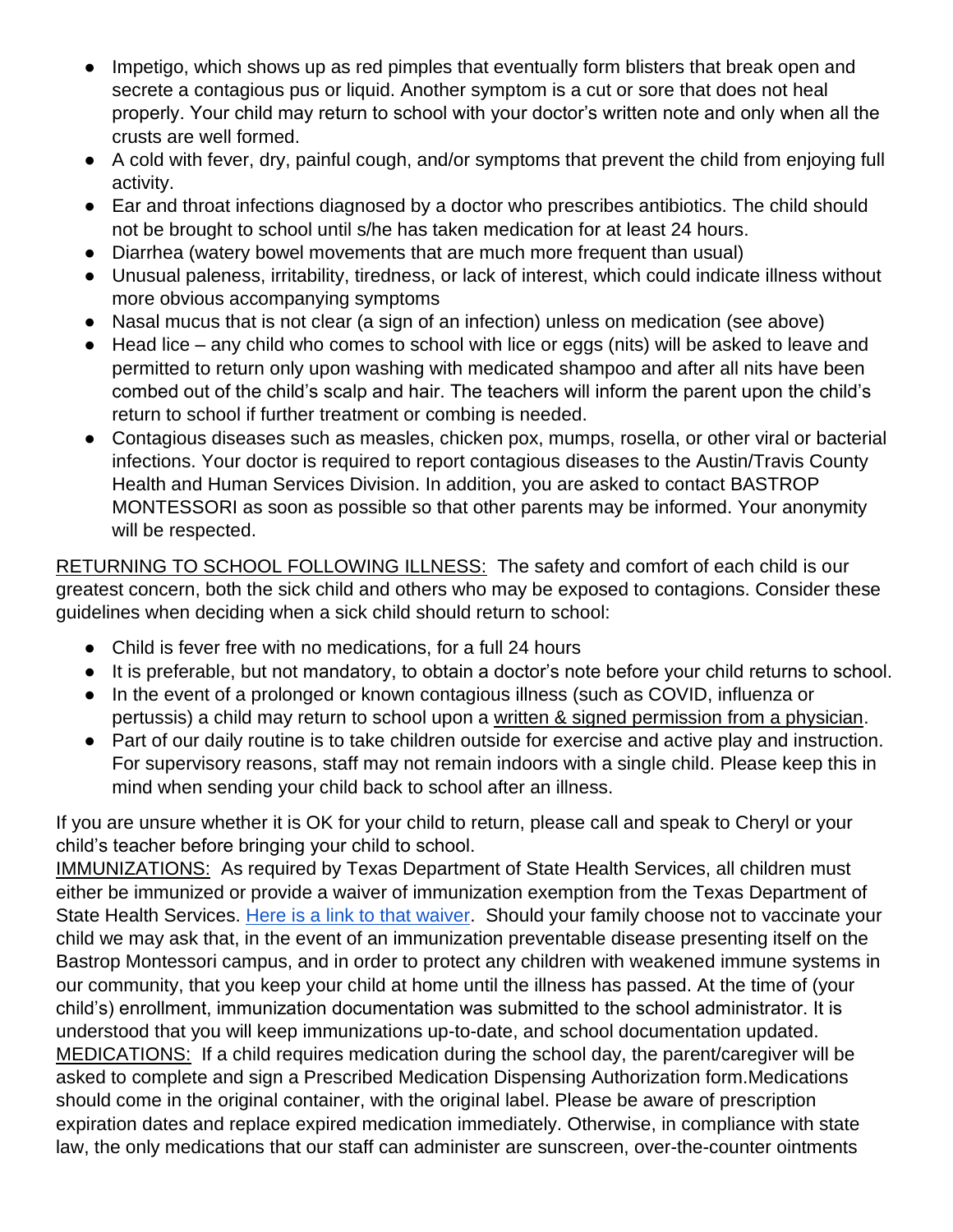(such as Neosporin) and insect repellent.

FIRST AID: The School maintains first aid kits on campus.

HEARING AND VISION TESTING: Children 4 years and older are required to have a Vision and Hearing test on file. The Director will advise of this requirement at the appropriate time.

parents by the end of the school day.

# **CONFLICT RESOLUTION, DISCIPLINE AND GUIDANCE**

MONTESSORI SELF DISCIPLINE: The self-discipline that we aim for in a "normalized" Montessori classroom does not come about in a few short days or weeks; rather, it is the result of inner growth and achievement gained through months in the classroom. Self-discipline includes how children conduct themselves alone as well as how they interact with others. It is encouraged and supported by proactively setting clear expectations/boundaries and presenting clear, simple step-by-step procedures, so that children know what to expect. Expectations are age-appropriate and achievable and are reinforced by social modeling and guided practice. As Maria Montessori said, "teach teaching, not correcting". Self-Discipline is very much a process and depends on the child and his/her home environment and individual personality. Teachers must use their judgment in handling each situation.

Among our practices are:

- allowing the child time/space/assistance to calm down, either alone or with an adult or another child
- providing the child with the appropriate language to help him/her understand and verbalize the situation. Sometimes, a child needs some time to think over what happened. The child may be directed to a quiet place where s/he can sit and reflect. We do not think of, or refer to, this place as punitive. The child chooses to return to the group when he/she feels ready or is invited back. The fact that the child makes this choice is important to his/her development. Occasionally, a child needs some guidance: more time, firm instructions, and an understanding that one must earn the privilege of working fully in the classroom. If any faculty member feels the need for help and insight into a child's behavior, he or she is encouraged to schedule a time for observations, consultations and parent conferences as needed.
- firm reiteration of expectations and possible consequences
- encouraging children to "give messages" to each other as problems arise, rather than "tattling" which relies on adults to solve the problem. Encourage/support problem-solving between children, guiding/allowing children to come to a resolution of their choosing instead of the adult imposing a set resolution.
- focusing on attending to the injured party; notice how that child feels, listen to the complaint and ask clarifying questions, offer comfort, a glass of water, or wet rag, bringing the aggressor into the conversation so that they have an active role in remedying whatever circumstances led to the upset. Adults support the injured party in giving a message ("I didn't like…" or "Don't do that again.") the aggressor then responds to the injured party, or takes some time until ready to respond. Adults support the process that unfolds: Some conflicts are resolved quickly, and sometimes there is disagreement about how to resolve and the problem-solving must continue a while until a solution arises that is acceptable to all involved.
- a child may lose a privilege in the classroom or playground for some period of time, until they show that they are ready to try again. A balance of freedom is in the best interest of the child,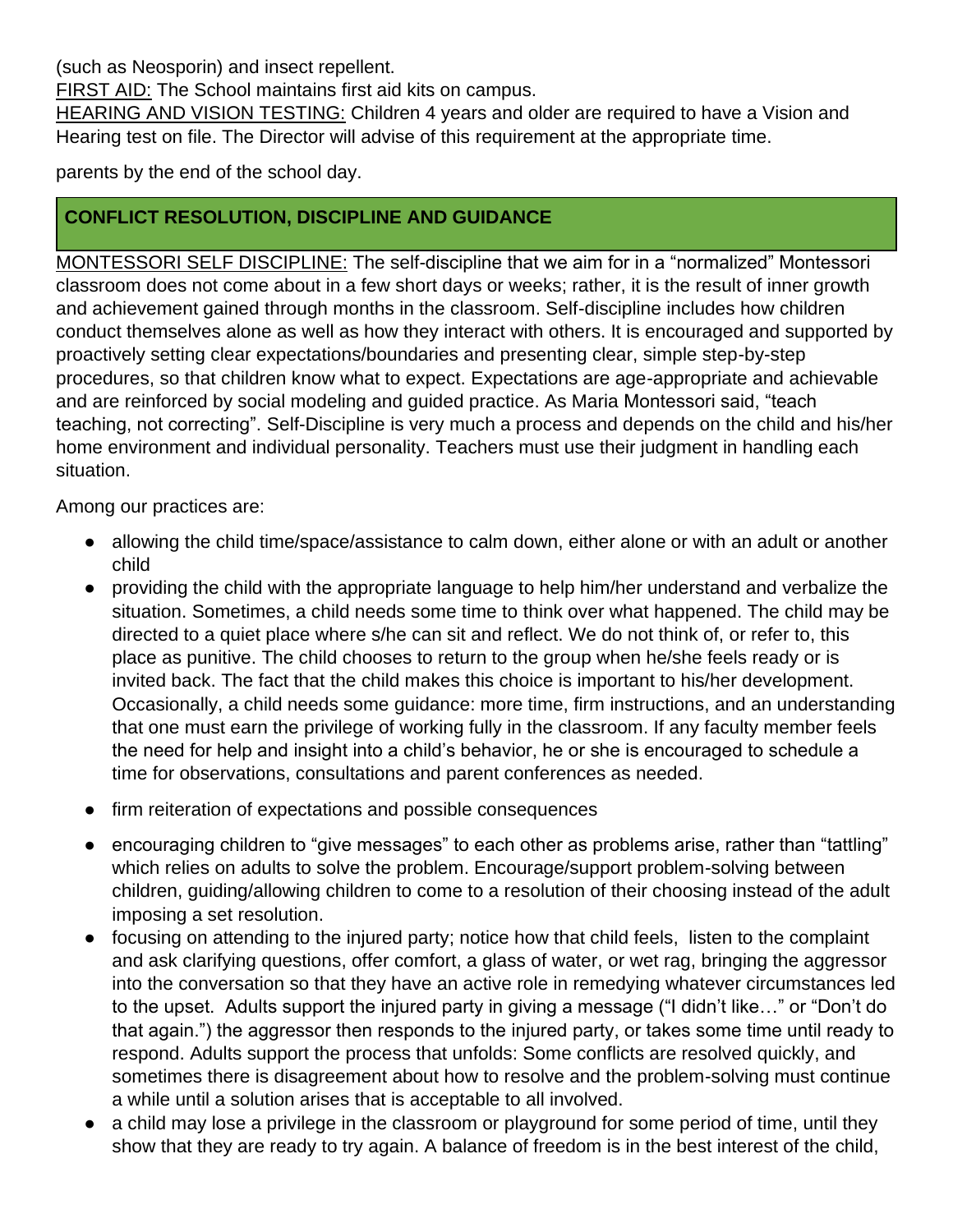and teachers look for ways to allow the appropriate amount of freedom for each child to be successful.

We strive to resolve all conflicts using non-violent communication techniques. If you ever have any concerns about your child's experience at school or with any school policies, please let us know immediately so that we can work together to resolve your concerns. Bastrop Montessori Staff adhere to the Texas Administrative Code 746.2803, Discipline and Guidance.

# **COMMUNICATION**

CONFIDENTIALITY: Bastrop Montessori relies on trust between families and our teachers, staff, and volunteers. We respect the confidentiality rights of every child who attends our program as well as the rights of his/her family. Our staff will not discuss or otherwise communicate any form of information concerning the care or condition of any child with unauthorized individuals.

IMPORTANT SCHOOL ANNOUNCEMENTS: Important announcements such as weather closings, special events, contagious disease in the community, and the like will be made via group email. Please join the email group at the time of their enrollment and stay abreast of important announcements. Announcements and Policy changes will also come out in the school newsletter via email.

HOME/SCHOOL COMMUNICATION**:** We value your partnership! Open, honest, and regular communication between home and school is the cornerstone to our ability to serve your child and support them in reaching their highest potential. We therefore ask that you please keep us updated on any disruptions to your family's home life so that we may support your child at school, including:

- $\triangleright$  Trips away by a parent
- $\triangleright$  Change in marital status
- $\triangleright$  A new caregiver
- $\triangleright$  Any symptoms of illness
- $\triangleright$  Medication, or change in medication
- $\triangleright$  Illness or death of someone close, including pets
- $\triangleright$  Visiting relative(s)
- ➢ Sleeplessness
- $\triangleright$  Worries or fears

If you ever have concerns about how your child is doing at school, or how something is being handled please let us know immediately! Teachers and parents are asked to briefly exchange child-relevant information at arrival and dismissal times, accompanied by a written communication, either paper or via email to the Director and the child's teacher. If more in-depth discussion is needed, please send an email and/or schedule a conference with your child's teachers. This allows teachers to enter conversation with you well rested, focused and ready to give you their full attention. At any time, you may request a conference to view your child's records. For non-academic questions such as tuition payments, updating child files, policy or administrative issues please contact the School Director. PARENT/TEACHER CONFERENCES: In addition to the standard 2 Parent/Teacher Conferences held during the school year, on-going dialogue and classroom observation, formal Parent-Teacher Conferences may be had by request at any time. We will always try to schedule a convenient time for you to confer with your child's teachers. Because the discussion is about your child it is necessary that children, including the student(s) and siblings other than infants, must not be present at conferences.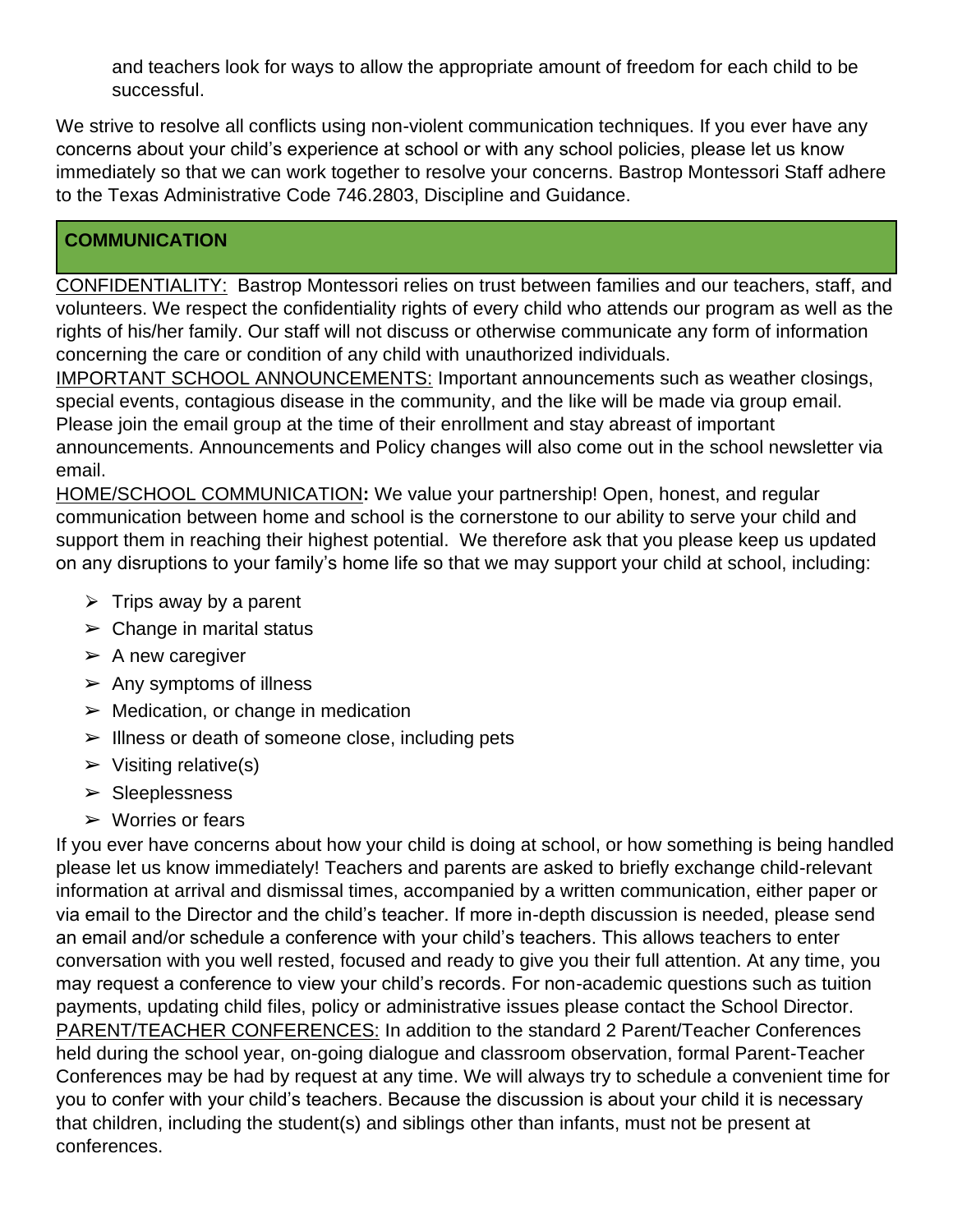REPORTING ACCIDENTS AND INCIDENTS: Accidents or incidents that occur during the school day, including before and after care, will be recorded on an "Accident/Injury" form and delivered to the parents.

# **SCHOOL LIFE**

TRANSPORTATION & FIELD TRIPS: Due to the logistical and liability issues involved, we will not be going on field trips.

CLOTHING: Please dress your child in comfortable, simple, media free clothes. No costume type clothing please (capes, "TuTu's, etc). Remember that we will be painting, planting, drawing, building, and making other assorted messes every day! We do have smocks at school, but they do not completely protect clothing. Depending on the type of fabric, even "washable" paints may not completely wash out. We want children to concentrate more on their creative work rather than on keeping their clothes clean. We will go outside to play in all but the most intense weather and ask that you dress your child appropriately for the forecasted weather of the day. Several complete changes of clothing (including extra socks, underwear, shirts, and pants) always need to be kept at school. Please label or otherwise mark all belongings with your child's name. Soiled clothing will be sent home in a plastic bag and should be replaced with a clean set the next day. Remember that many children are still learning to dress themselves independently. It is helpful to have your children wear easy-on/easy-off clothing and shoes, especially when toilet training. No dress up or costume type clothes at school please.

SHOES: We recommend comfortable, closed-toe shoes with rubber soles for running, dancing, and climbing. We also recommend that you send your child in rubber boots in rainy weather, and to leave sneakers or shoes in the cubbies for indoor wear. Children are free to remove their shoes at school, both indoors and outdoors. Comfortable, unencumbered feet help children to feel relaxed, and relaxed children are happier and more engaged in learning!

WATER PLAY:Water play is an integral part of a Montessori education. Children will be involved with watering the garden or water table play or works involving pouring liquids. From time-to-time sprinklers may be used in the playground for both entertainment and practical reasons.

TOYS AND PERSONAL ITEMS: Transitional objects are important for young children. They are concrete links to home and can be comforting if a child misses a parent or guardian while at school. A special blanket or stuffed toy can help a child say goodbye to a parent or guardian in the beginning of the year. As children become more familiar with school, they will need these objects less and less. Usually, the object stays in your child's cubby, only to be brought out for rest or to help soothe little "boo-boos" or hurt feelings. Please discuss these expectations with your child, and use your best judgment when selecting transitional items, being sure to avoid easily damaged, irreplaceable, or otherwise inappropriate objects. If personal items become a distraction, we will ask that they remain at home.

SCHOOL WORK: Acknowledging and discussing his/her schoolwork is important to your child's development. Most works that your child completes will be left in a work folder. Each child will also have an area to place his/her personal work. Priceless paintings and yet-to-be published stories may be left nearby to be discovered by parents. Some works of art are displayed on the school walls. Your child would love for you to notice these at pick-up time. For each of the above reasons, do not expect pick-up to be something that happens quickly at the door – your children are so proud of their accomplishments and are eager to share them with YOU – the most important people in their lives! Due to COVID precautions, we will ask you to arrange indoor visits with your child's teacher. SCHOOL MATERIALS: All our teachers are committed to creating attractive, age-appropriate learning environments for the children. From the first day of school, each classroom is guided by the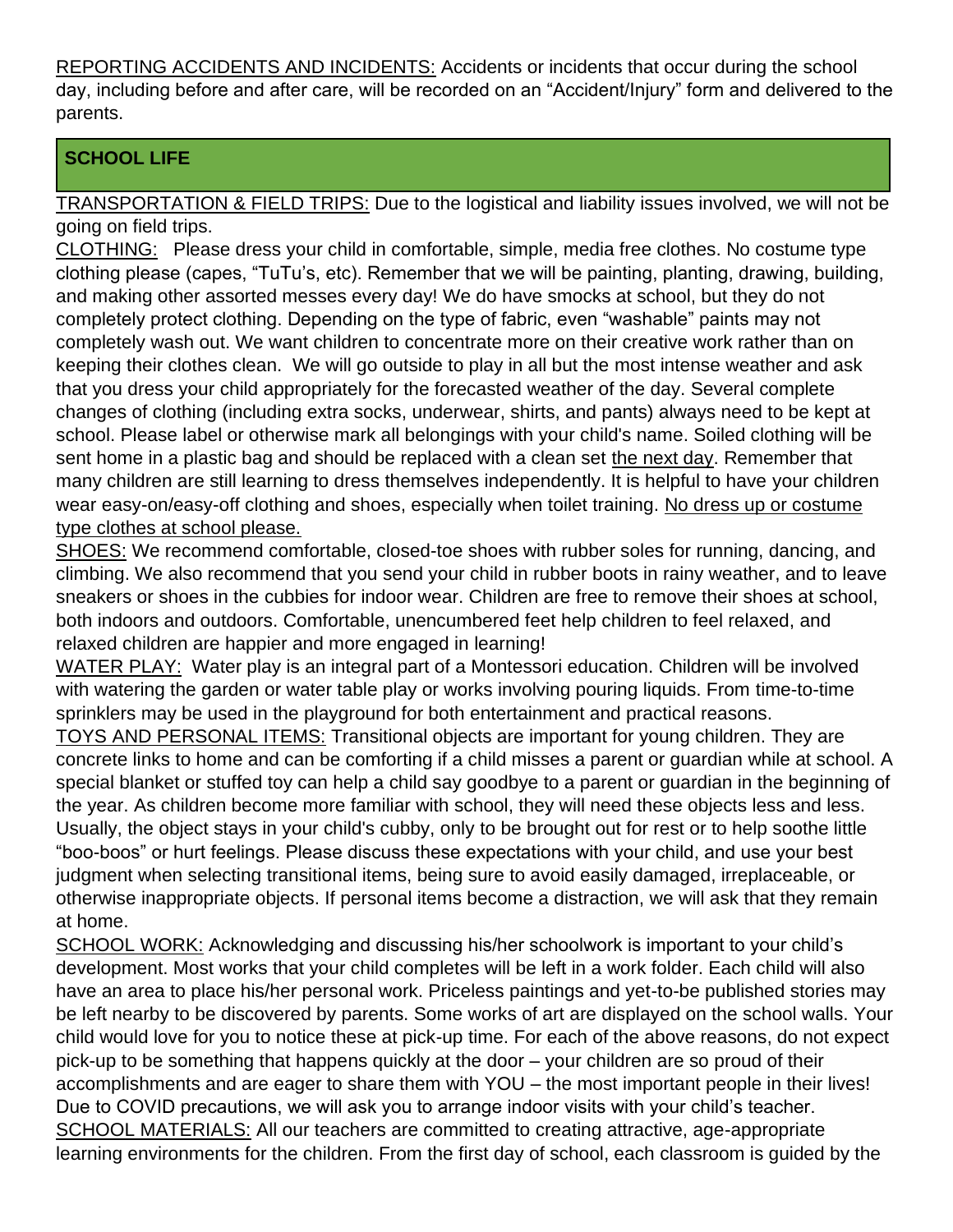principle of respect: respect for oneself, respect for others and respect for the classroom materials. Children begin to understand and practice respect for their environment by participating in the care of their classrooms. Occasionally, little things (Montessori materials like wooden cubes or beads) may find their way to your home via children's pockets. Although these objects may seem unimportant, they are often integral parts of our classroom materials. Please help by reminding your children to leave school materials in their proper place at Bastrop Montessori and returning any found items right away.

CLASSROOM GROUND RULES: In keeping with the Montessori philosophy described above, all classrooms at Bastrop Montessori abide by the following Ground Rules:

- 1. Children learn to put their materials away.
- 2. Children learn to respect each other's work and must obtain the permission of another to work with him/her. The right of each child to work alone is to be respected.
- 3. No child may hurt another child, emotionally or physically.
- 4. To prevent accidents, running is not allowed in classrooms and hallways.
- 5. Children learn best by doing things for themselves, so teachers do not do anything for a child that he/she has learned and is trying to do.
- 6. Children are free to move around and speak unless it is meeting (circle) time.

CURRICULUM: Bastrop Montessori adheres to the Montessori model of education. Classrooms are designed to foster independence and the pursuit of knowledge in each of the following areas: Practical Life, Sensorial, Language Arts, Mathematics, Science, World Cultures, Art and Music. We also enjoy time outside exploring nature and learning about gardening and care of the environment. Guides have individual and group lesson plans for each student throughout the year and track their progress through each of the curriculum areas and social emotional growth and development. HOLIDAYS: Bastrop Montessori is a secular organization with no religious or spiritual affiliation. Classroom Guides may explore different holidays as part of the cultural studies program but do not teach belief, dogma, or personal spirituality. Families are encouraged to ask about sharing their customs, rituals, music, and special foods associated with the observance of their holidays in an educational and non-dogmatic manner.

BIRTHDAYS: We will be delighted to honor your child on their special day! If you would like to bring a treat for the children to share you may, but please do not feel that you must. Please talk with your child's teacher to organize the details. Some examples of appropriate birthday snacks include sliced fresh fruit or veggies, muffins (no icing, very little sugar, and no artificial colors), frozen fruit popsicles (no sugar or artificial colors), cheese sticks, peanut butter crackers.

INVITATIONS TO OFF-CAMPUS BIRTHDAY PARTIES: We ask that no invitations to off-campus parties be distributed at or through school. You are more than welcome to make announcements through the school email group! We ask the children NOT to talk about birthday parties and invitations at school, as it distracts the children from regular school activities.

## **STAFF**

In addition to training and experience in early childhood education and the Montessori Method, all Staff at Bastrop Montessori comply with Department of Family Protective Services Licensed Child Care Center Training and Immunizations requirements, including Pediatric First Aid and CPR Training, engage in continuing education and training and have passed thorough background checks.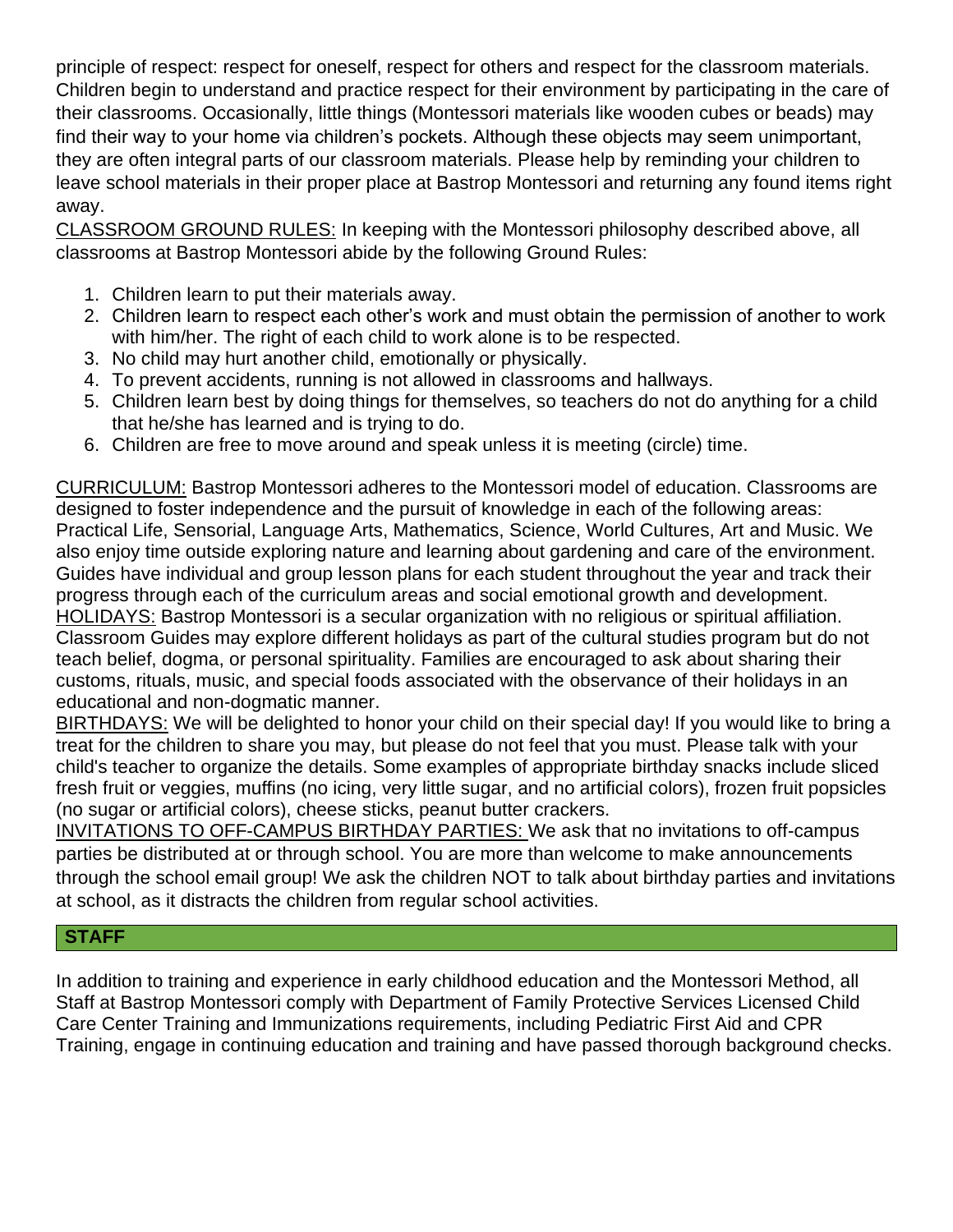## **PARENT COMMUNITY**

BREASTFEEDING ON CAMPUS:Mothers are invited to make themselves comfortable anywhere on campus and nurse their young children.

CLASSROOM OBSERVATION:Observation of your child in his or her classroom environment provides a valuable opportunity for you to better understand the Montessori experience. If you wish to observe work time in order to learn more about the Montessori philosophy, please let the teachers know so they could assist you and provide explanations. Observers are asked to sit in a space, designated by your child's teacher, that doesn't obstruct or disrupt the flow of children's work and concentration. In any observational situation, please be aware of the individuality inherent in each child. A core belief of Montessori principles is that each child develops in their own way and at their own pace. TDFPS requires schools to allow parents to visit and observe their child's school without prior approval, and we welcome your visits! Following DFPS requirements we are not allowing parents in the classroom unnecessarily; we may have extra precautions in place during covid. PARENT SUPPORT: Parent Support and Information Opportunities will be announced through the school email group. If you have any ideas to share or requests for specific discussion topics, please let us know! The best way to communicate with us about this is via info@BastropMontessori.com

## **PARENT PARTICIPATION**

- Working together to maintain and improve our school helps build community, and helps us to keep costs down, plus the children LOVE having their parents be an active part of their school! We ask that each family contributes 15 hours per semester, a total of 30 hours per school year. Following are some of the areas in which you can contribute to Bastrop Montessori or make a suggestion of your own. And if you simply don't have the extra time these days, you may select the buyout option.
- Marketing, promotion, and fundraising, including website development, promotional events
- Classroom assistance, including substituting in the classroom, lunchtime, or playground assistance, making or repairing classroom materials.
- Library maintenance
- Grounds maintenance, including mowing, weed eating, tree trimming, garden installation
- Building maintenance, including playground and fence repair, and assorted indoor projects
- Occasional classroom deep cleaning
- Organize annual service projects
- **Parent Participation Coordinator**
- **Parent Suggestion**